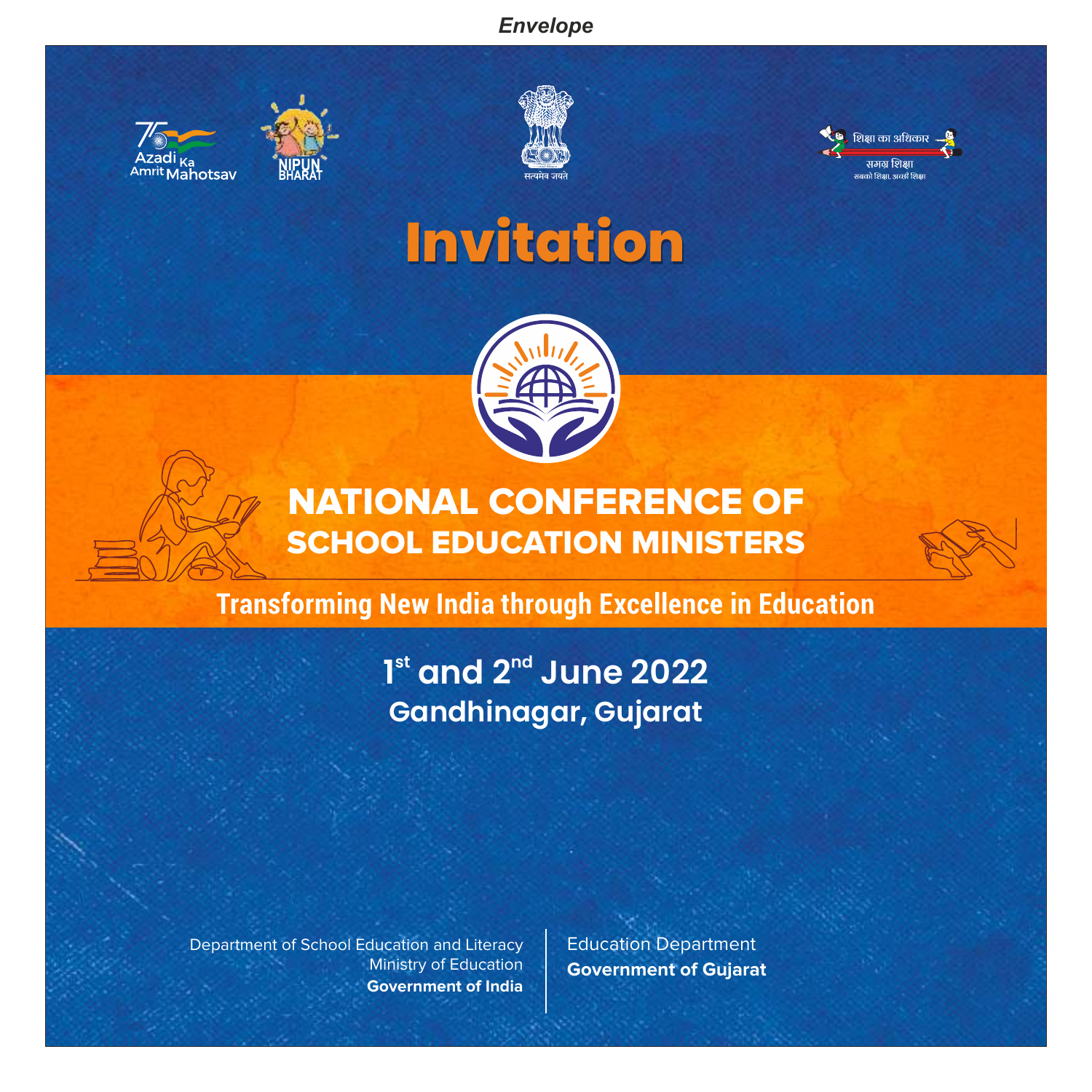### *Page - 01*



### **Transforming New India through Excellence in Education**

### *st nd 1 and 2 June 2022 Gandhinagar, Gujarat*

Department of School Education & Literacy Ministry of Education **Government of India**  Education Department **Government of Gujarat**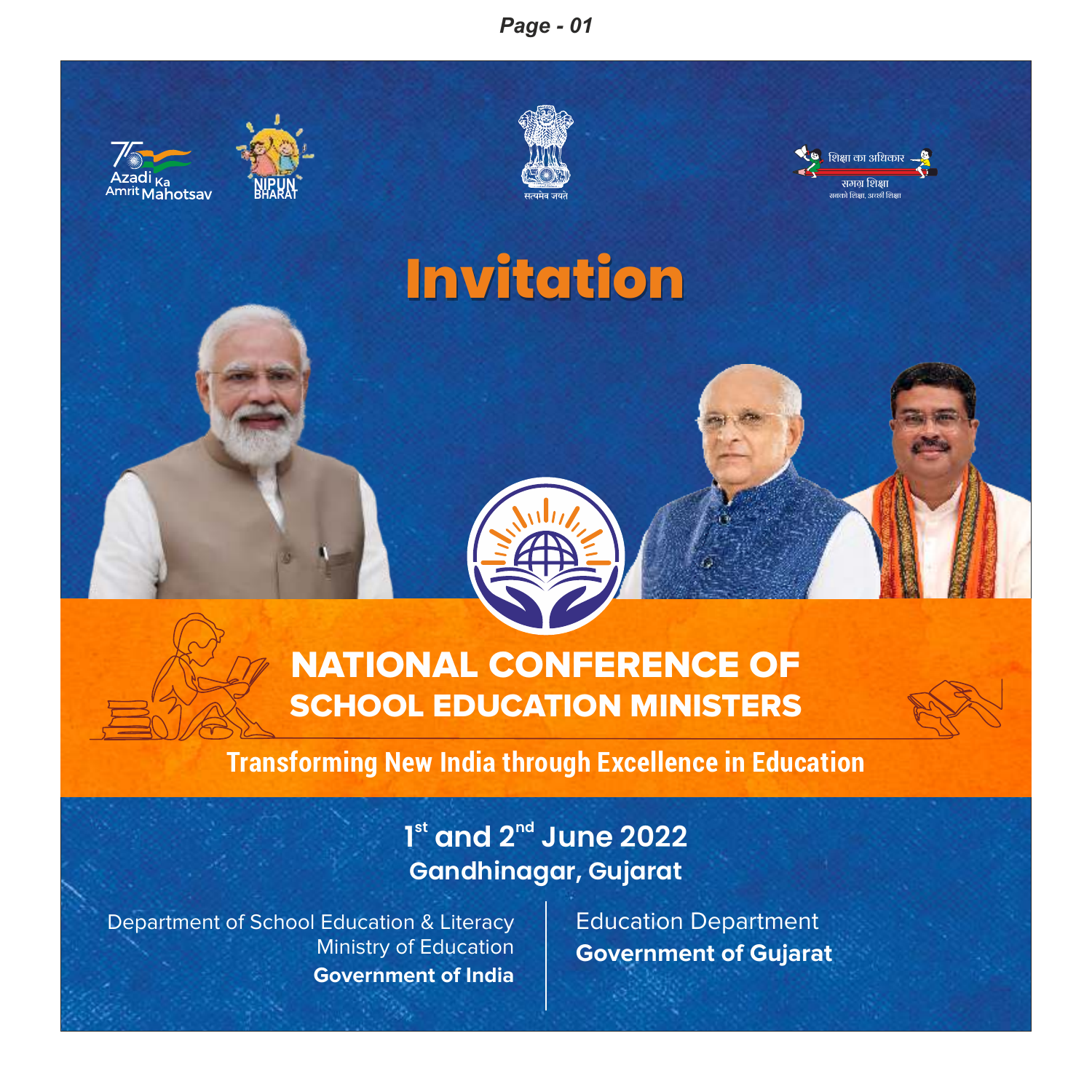

Till date, we've been focusing on **'What to Think'** in our education policy. **"**

> In the NEP we're focused on **'How to Think'** ,ca on<br>99

**Shri Narendra Modi** Hon'ble Prime Minister of India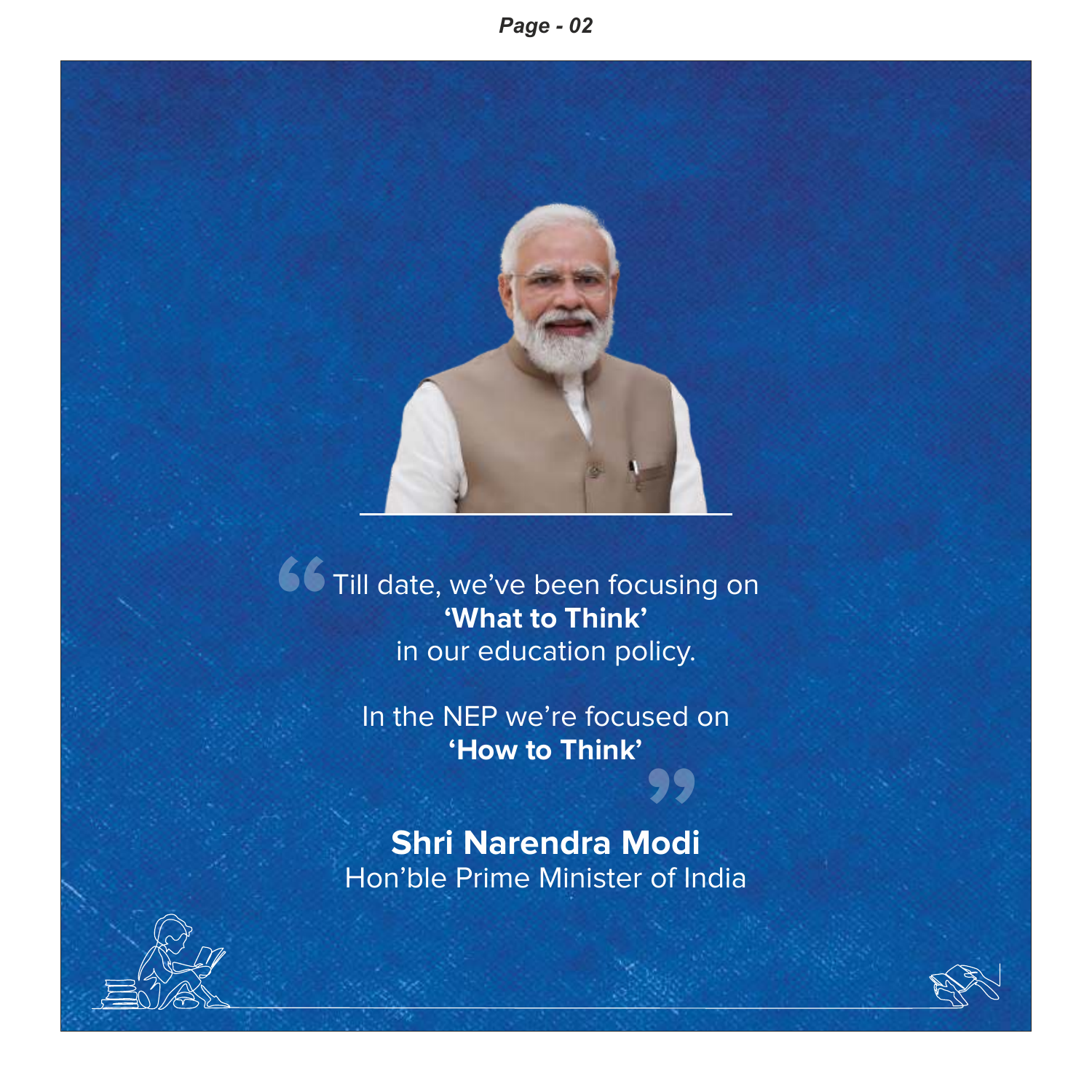### *Page - 03*







Department of School Education and Literacy Ministry of Education, Government of India

and

Education Department, Government of Gujarat

### **cordially invite you to**

# NATIONAL CONFERENCE OF SCHOOL EDUCATION MINISTERS

### **st nd 1 and 2 June 2022 | Gandhinagar, Gujarat**

**Shri Bhupendrabhai Patel** Hon'ble Chief Minister Government of Gujarat

### **Chief Guest Guest Guest Guest Guest Guest Guest Guest Guest Guest**

### **Shri Dharmendra Pradhan**

Hon'ble Minister of Education and Skill Development & Entrepreneurship Government of India

> **Dr. Subhas Sarkar** Hon'ble Minister of State for Education Government of India

### **In the august presence of**

### **Shri Rajeev Chandrasekhar**

**NIPUN BHARAT**

Hon'ble Minister of Skill Development & Entrepreneurship and Electronics & Information Technology Government of India

### **Smt. Annpurna Devi**

Hon'ble Minister of State for Education Government of India

### **Shri Jitubhai Vaghani**

Hon'ble Minister of Education and Science & Technology Government of Gujarat

### **Dr. Kuberbhai Dindor**

Hon'ble Minister of State, Higher & Technical Education and Legislative & Parliamentary Affairs Government of Gujarat

### **Shri Kirtisinh Vaghela**

Hon'ble Minister of State, Primary, Secondary & Adult Education Government of Gujarat